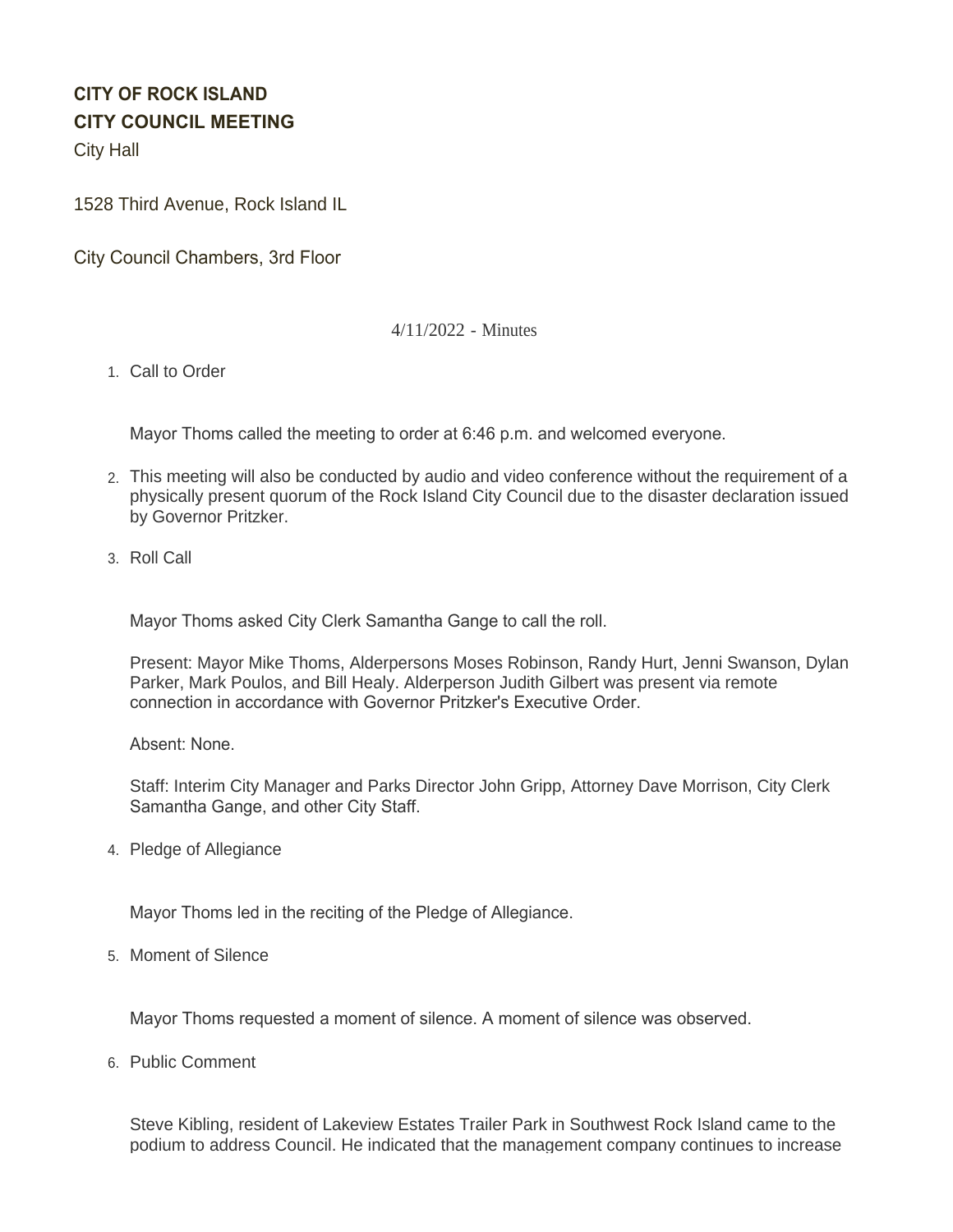podium to address Council. He indicated that the management company continues to increase lot rents and is also requiring that he replace the plumbing and sewer lines for a lot that he will be renting. He remarked there has to be a law that prevents companies from continuously raising rates multiple times in a year. Mayor Thoms indicated that unfortunately the City has no control over rental rates and private property.

Dennica Samson came to the podium to address Council. She remarked President Biden recently indicated that the non-binary option would be available on U.S. passport applications and asked when the updated application for this option would be available. Mayor Thoms indicated the City has no control over passports or when the information gets updated on the passport application. Ms. Samson commented that there are a number of potholes in the historic district and asked when the City plans to address the issue. Mike Bartels, Public Works Director, remarked the City is just starting the season of patching potholes and hopes to address these this spring. Mayor Thoms indicated specific locations of potholes can also be reported to Public Works through the website [WWW.RIGOV.ORG](https://www.rigov.org/) or by calling 309-732-2200. Ms. Samson asked the current status of the old Rock Island County Courthouse and whether it would be torn down. Mayor Thoms responded the City has no control over the Courthouse and any questions should be addressed with Rock Island County.

Minutes from the March 28, 2022 Study Session and City Council Meeting. 7.

# MOTION:

Alderperson Swanson moved to approve the minutes as printed; Alderperson Hurt seconded.

### VOTE:

Motion PASSED on a 7-0-0 roll call vote. Aye: Healy, Robinson, Hurt, Gilbert, Swanson, Parker, and Poulos. Nay: None. Absent: None.

Minutes from the March 28, 2022 Closed Session. 8.

### MOTION:

Alderperson Parker moved to approve the Closed Session minutes; Alderperson Robinson seconded.

VOTE:

Motion PASSED on a 7-0-0 roll call vote. Aye: Healy, Robinson, Hurt, Gilbert, Swanson, Parker, and Poulos. Nay: None. Absent: None.

### Update Rock Island 9.

**Your Earth Day Celebration -** Community members of all ages are invited to attend Your Earth Day Celebration at Longview Park on Sunday, April 24th from 1:00 to 3:00 pm. Join us in celebrating the ways our area stays green, and learn more about how to engage in environmentally friendly habits to sustain our area. This free event, hosted by Rock Island Parks and Recreation, will feature a youth recycled art show, arts and crafts for kids, educational opportunities, healthy snacks, a scavenger hunt, and a park service project. The service project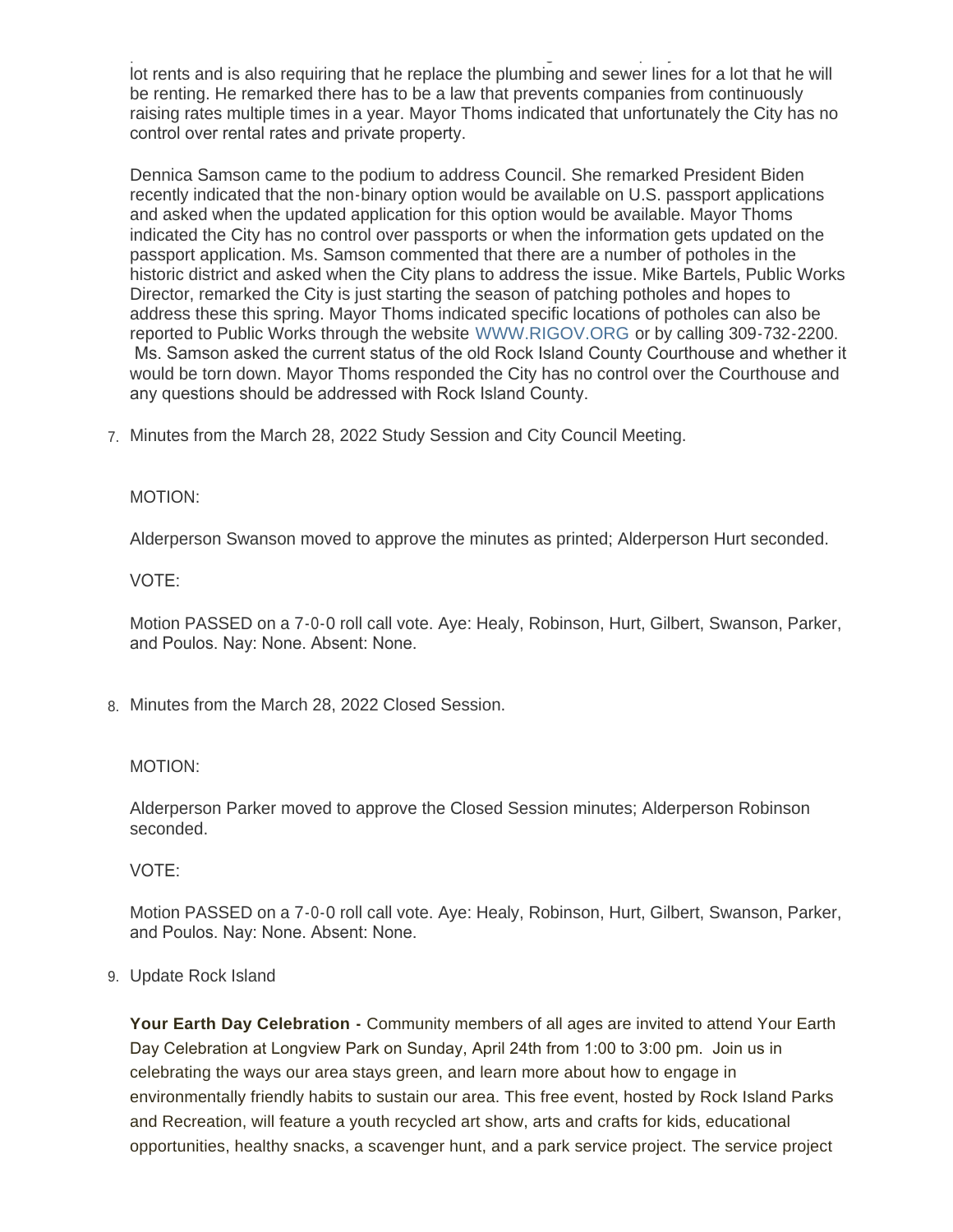will involve cleaning up trash and sticks in the park and around the neighborhood, so bring work gloves if you plan on participating.

**The Martin Luther King Center -** In partnership with Family Resources, is hosting free GED classes and other services such as career exploration, life skills and parenting classes for 16-21 year-olds. Visit [MLKCENTER.ORG](http://mlkcenter.org/) for more information.

# **Spring into Fun and Learning April 11-15, 2022 at the Rock Island Public Library with events including:**

**Hug-A-Book Learning Through Play** free take-home kit for families with children ages 2 through 5. Register via the library calendar. Each kit includes play activities such as a morning and bedtime routine clip book and a calm-down-do-it-yourself activity. Kit pick up will be April 18-23 at Rock Island Library locations.

**Money Smart Week online webinars** for adults on budgeting, credit, homebuying, and retirement planning at 1:00 pm every day this week. To sign up for the free 30 minute webinars, visit the [MONEY SMART WEEK WEBSITE](http://www.moneysmartweek.org./) [HTTPS://WWW.MONEYSMARTWEEK.ORG/](https://www.moneysmartweek.org/)

<sup>l</sup> **Rock Island Arsenal lecture series with Army Sustainment Command historians.** The April 13 talk is offered at 2 pm at the Downtown Library, and is on the military's involvement in the Black Hawk War of 1832. For more events and information, visit the library website at [WWW.ROCKISLANDLIBRARY.ORG](http://www.rockislandlibrary.org/).

10. Proclamation declaring April 2022 as Earth Month.

City Clerk Samantha Gange read the proclamation. Mayor Thoms read his declaration. A representative came forward to accept the proclamation.

11. Proclamation declaring April 11-15, 2022 as National Work Zone Awareness Week (NWZAW).

City Clerk Samantha Gange read the proclamation. Mayor Thoms read his declaration.

Proclamation declaring April 12, 2022 as Brea Beal Day. 12.

Alderperson Robinson read the proclamation. Mayor Thoms read his declaration. Brea Beal's mother and father came forward to accept the proclamation. A picture was taken with Alderperson Robinson and Mayor Thoms.

13. Public Hearing regarding the HUD CDBG Program Year 2021 Consolidated Annual Performance Report.

Mayor Thoms closed the regular meeting and opened the Public Hearing. No one one volunteered to speak. Mayor Thoms closed the Public Hearing, reopened the regular meeting, and entertained a motion.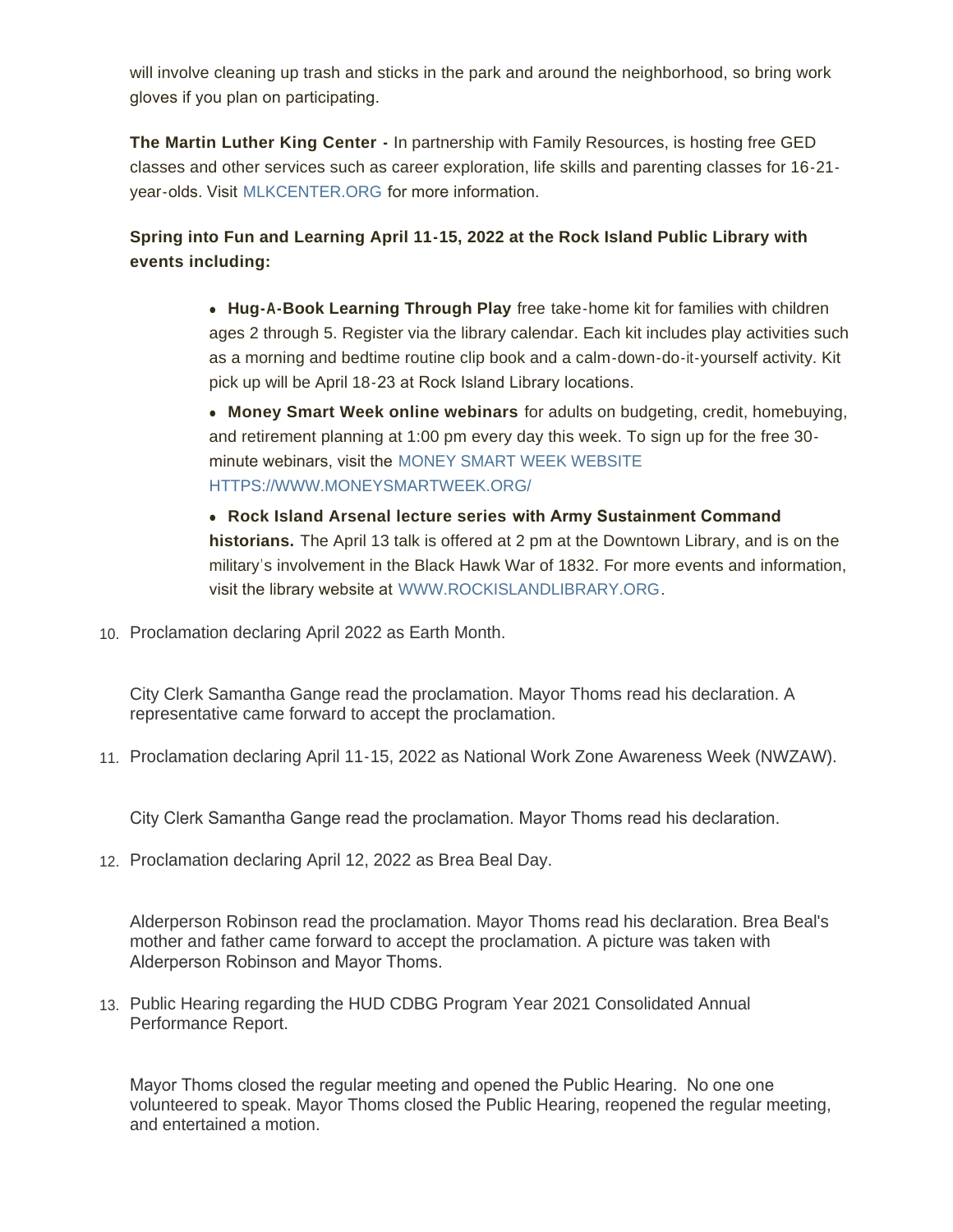### MOTION:

Alderperson Parker moved to approve the Program Year 2021 Consolidated Annual Performance (CAPER) report as submitted; Alderperson Robinson seconded.

Alderperson Gilbert indicated she was notified there would be a corrected reported and asked when Council would see the corrected report. Colleen Small-Vollman with the Community & Economic Development Department indicated Council would receive the corrected version at the end of the week.

Alderperson Gilbert asked when the report is due. Ms. Small-Vollman responded the report is due at the end of the week or April 15th. Alderperson Gilbert asked why the report wasn't on the agenda sooner for Council approval and noted they went through the same process last year.

Alderperson Gilbert asked if Council was notified of the public comment period. Ms. Small-Vollman responded she followed the requirements of the Citizen Participation Plan, which does not include notifying members of City Council. The public was notified by a notice in the newspaper, the Dispatch Argus. The public had 15 days to review and provide comments and feedback on the CAPER. Alderperson Gilbert asked if they received any public comments. Ms. Small-Vollman responded no.

Alderperson Gilbert asked what happens if Council doesn't approve the report or if the report is submitted late. Ms. Small-Vollman responded the report would not be late because she requested a waiver from HUD to extend the deadline date. Alderperson Gilbert asked for clarification on the deadline. Ms. Small-Vollman responded the deadline was April 8, 2022 and she wasn't able to complete the report by the deadline.

Alderperson Gilbert asked if there were any unspent funds from 2021. Ms. Small-Vollman responded there was approximately \$101,000, but that is not what the report addresses. Alderperson Gilbert indicated the report does mention unspent funds. For example, the report discusses how much we received and how much was expended, and the remainder is \$263,000, however this number is incorrect. Ms. Small-Vollman thanked Alderperson Gilbert for finding the typographical error and noted the correct amount awarded is \$879,699. She added a line in the report that states the City has spent \$616,118 and when you add that to the unspent funds it equals \$879,699. Ms. Small-Vollman noted the report is about what has been spent and discussing what is remaining is a reminder that this money still needs to be spent.

Alderperson Gilbert asked for further clarification on what was spent. Ms. Small-Vollman responded the City spent over 2020 and 2021 a total of \$616,118 and the \$203,307 is part of that total. Ms. Small-Vollman noted she understood the confusion and has corrected it.

Alderperson Gilbert asked how the department would like to proceed with noting the corrections on the report and whether she should go page by page. Ms. Small-Vollman indicated it would be beneficial if she could address her biggest concerns now and email any remaining comments and corrections. She noted that she does have comments that Alderperson Gilbert provided to Mr. Gripp earlier and that she did address those in the report. Community & Economic Development Director Miles Brainard added that Ms. Small-Vollman has gone through the report as provided by Mr. Gripp and made the adjustments. Alderperson Gilbert remarked she had not seen the copy that Mr. Gripp provided staff.

Alderperson Gilbert referenced the chart on page 2 of the report and indicated it appeared that some of the categories share the same pot of funding and asked for clarification as to whether this report addresses what money was spent. Ms. Small-Vollman responded the chart is based on the five-year consolidated plan and generates the numbers. For example, the lead-based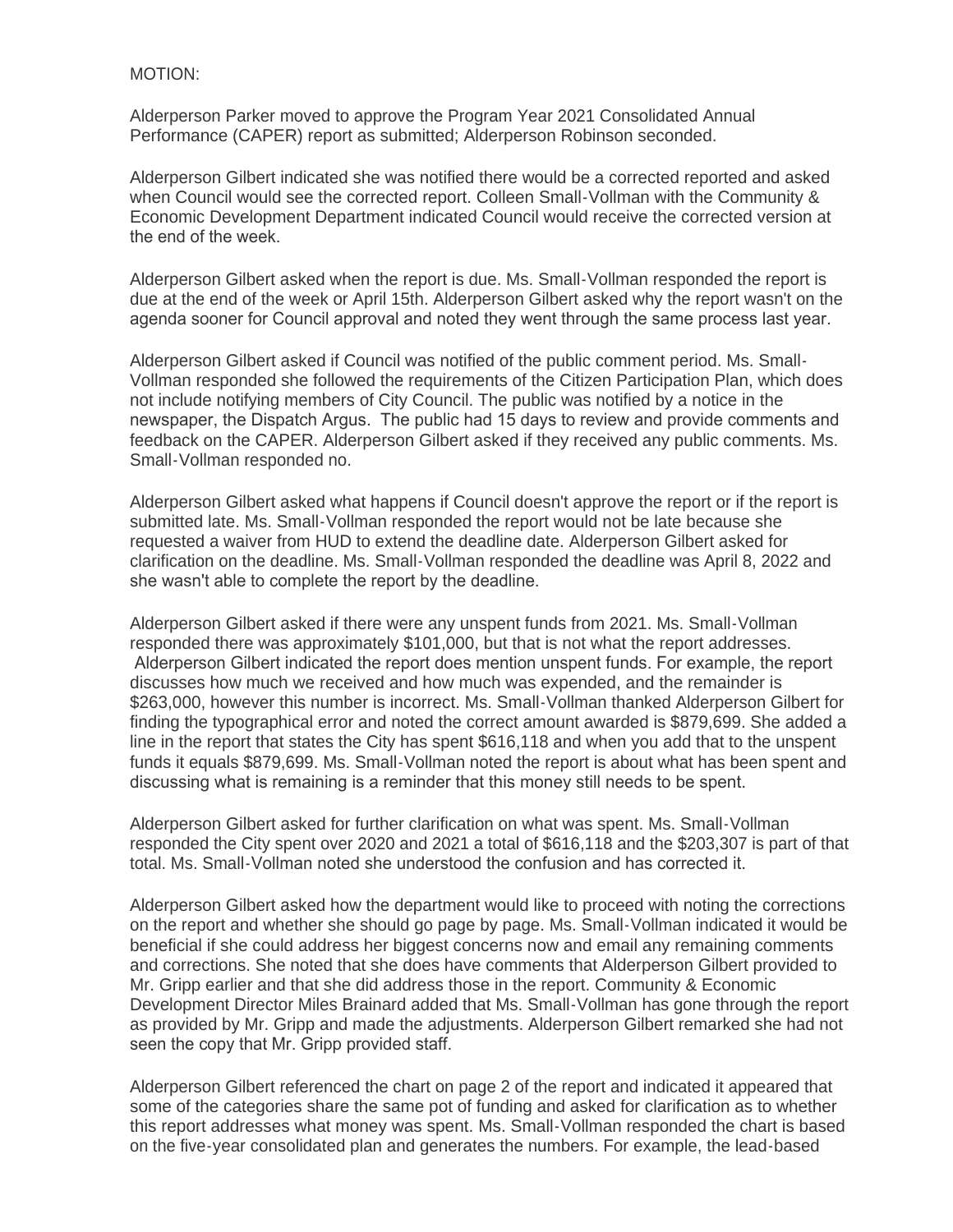on the five-year consolidated plan and generates the numbers. For example, the lead-based paint program is a match grant, but they still have to report how many projects were done with that grant.

Alderperson Gilbert remarked she would like to see the corrected report and asked how Council could vote on it without first seeing the corrected version. Mayor Thoms deferred to Attorney Dave Morrison on whether Council could approve the report with minor modifications. Attorney Morrison remarked that could be done, but Council would not see what modifications those might be.

Alderperson Robinson asked how Council can vote on something if it is going to change. Ms. Small-Vollman responded this report is just a submission to HUD that tells them how the City spent the money and whether it was in alignment with the five-year consolidated plan. All of the data in the report is correct and how the City spend the funds is also correct. Alderperson Robinson asked for clarification on the changes and what Council is voting on. Mr. Brainard remarked every five-years the consolidated plan is approved that provides details of how the HUD funds will be utilized. Each year within that five-year period an action plan is approved that details how the funds are going to be used, and the CAPER is prepared at the end of each year detailing what was spent. Approving this report does not commit the City to anything or approve spending as it is a report back to HUD on how the funds were spent the previous year. Mr. Brainard noted the comments received back from Alderperson Gilbert are typographical errors and additional lines of text where clarity has been added. However, it does not substantially change the general nature of the report or change the objective of telling HUD what the City did. Ms. Small-Vollman added that the report is in draft form as she receives comments from the public and Council and incorporates them into the final report for HUD.

Alderperson Gilbert remarked that Council should be educated by staff on what the report includes as it is written in HUD language. She opined Council should have received notice of the public comment period and the public should have been notified on the website and other means and just not just the newspaper as many residents do not subscribe to it. Mr. Brainard responded that staff followed HUD obligations and staff would be happy to provided Council with additional information generally on these processes. Alderperson Gilbert noted she mentioned this last year as well.

# VOTE:

Motion PASSED on a 6-1-0 roll call vote. Aye: Healy, Robinson, Hurt, Swanson, Parker, and Poulos. Nay: Gilbert. Absent: None.

Claims for the week of March 18 through March 24, 2022 in the amount of \$582,067.62; week of 14. March 25, 2022 through March 31, 2022 in the amount of \$812,467.80; and payroll for the weeks of March 7, 2022 through March 20, 2022 in the amount of \$1,493,744.73.

# MOTION:

Alderperson Healy moved to allow the claims and payroll; Alderperson Swanson seconded.

VOTE:

Motion PASSED on a 7-0-0 roll call vote. Aye: Healy, Robinson, Hurt, Gilbert, Swanson, Parker, and Poulos. Nay: None. Absent: None.

15. Report from the Public Works Department regarding sealed bids for the 2022-2025 City-owned Facilities Mowing Contract, recommending the bid be awarded to Finer Finish Grounds Care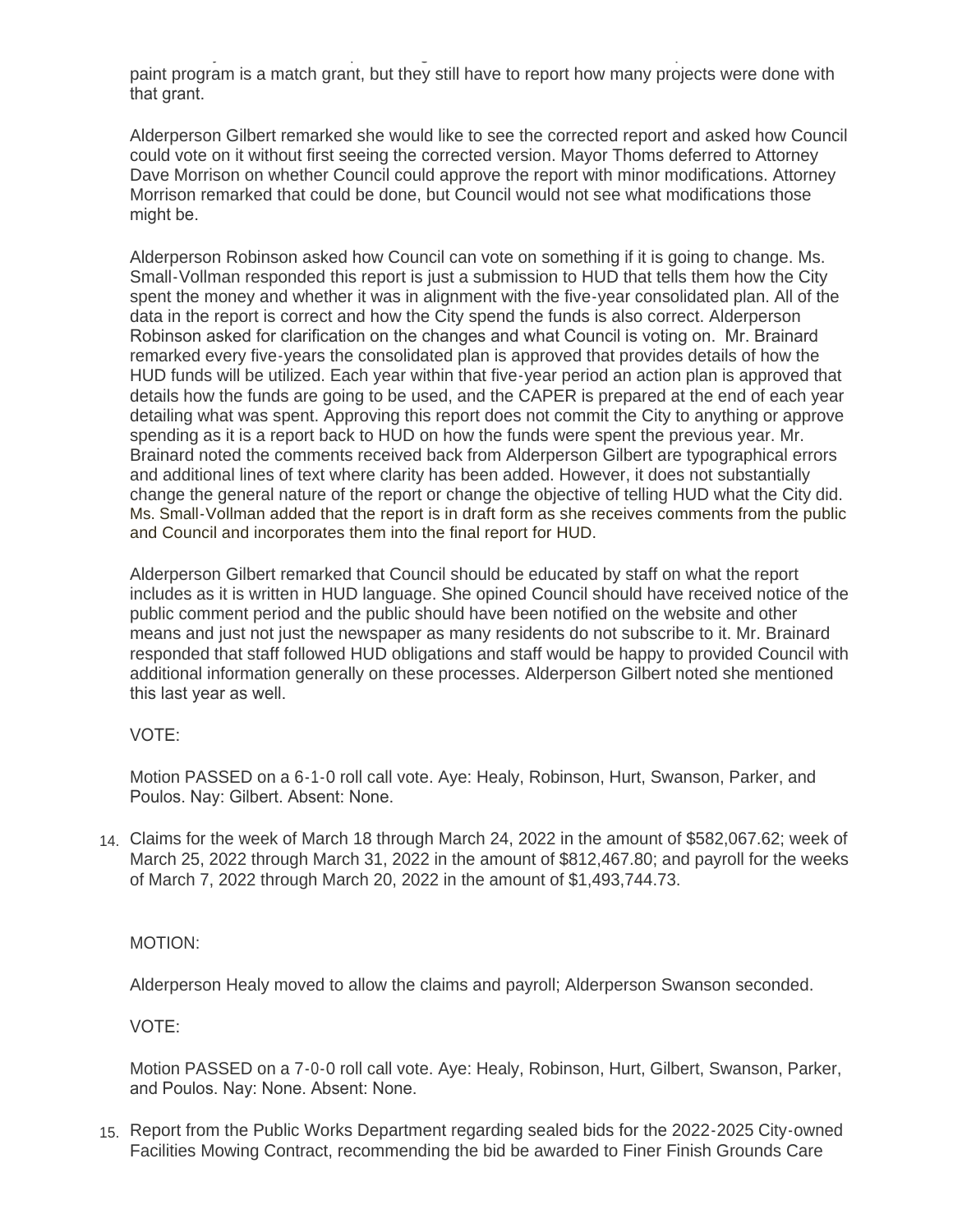Facilities Mowing Contract, recommending the bid be awarded to Finer Finish Grounds Care LLC, Newark, IL in the amount of \$146,850.00.

# MOTION:

Alderperson Parker moved to approve the bid as recommended and authorize the Interim City Manager to execute the contract; Alderperson Healy seconded.

Alderperson Swanson noted that between this agenda item and the next one, the mowing contracts total around \$280,000 and asked if the City would be able to save money by hiring seasonal employees to do the mowing. Mr. Bartels responded City employees did the mowing previously and it took away from other other tasks such as street related maintenance as well as added additional liability as mowing the slopes and hills create safety issues. Additionally, with the current labor market, it is hard to get qualified seasonal employees to do the work. Mr. Gripp commented the fuel costs and the additional maintenance on the equipment add to the costs.

Alderperson Parker asked if the contract for City-owned parcels includes picking up trash on the lots. Mr. Bartels responded affirmatively and indicated a pre-mow inspection is required as detailed in the contract and also includes language that clippings can not be blown to boulevards and streets.

# VOTE:

Motion PASSED on a 7-0-0 roll call vote. Aye: Healy, Robinson, Hurt, Gilbert, Swanson, Parker, and Poulos. Nay: None. Absent: None.

16. Report from the Public Works Department regarding sealed bids for the 2022-2025 City-owned Parcels Mowing Contract, recommending the bid be awarded to Finer Finish Grounds Care LLC, Newark, IL in the amount of \$135,000.00.

# MOTION:

Alderperson Robinson moved to approve the bid as recommended and authorize the Interim City Manager to execute the contract; Alderperson Swanson seconded.

# VOTE:

Motion PASSED on a 7-0-0 roll call vote. Aye: Healy, Robinson, Hurt, Gilbert, Swanson, Parker, and Poulos. Nay: None. Absent: None.

17. Report from the Public Works Department regarding a lease renewal agreement with the Coast Guard Auxiliary at Sunset Marina.

# MOTION:

Alderperson Hurt moved to approve the lease renewal agreement and authorize the Interim City Manager to execute the agreement; Alderperson Robinson seconded.

Alderperson Gilbert remarked that she would like to see the City develop a viable plan for the future of the Sunset Marina whether it means selling the Marina, repurposing it, or finding a way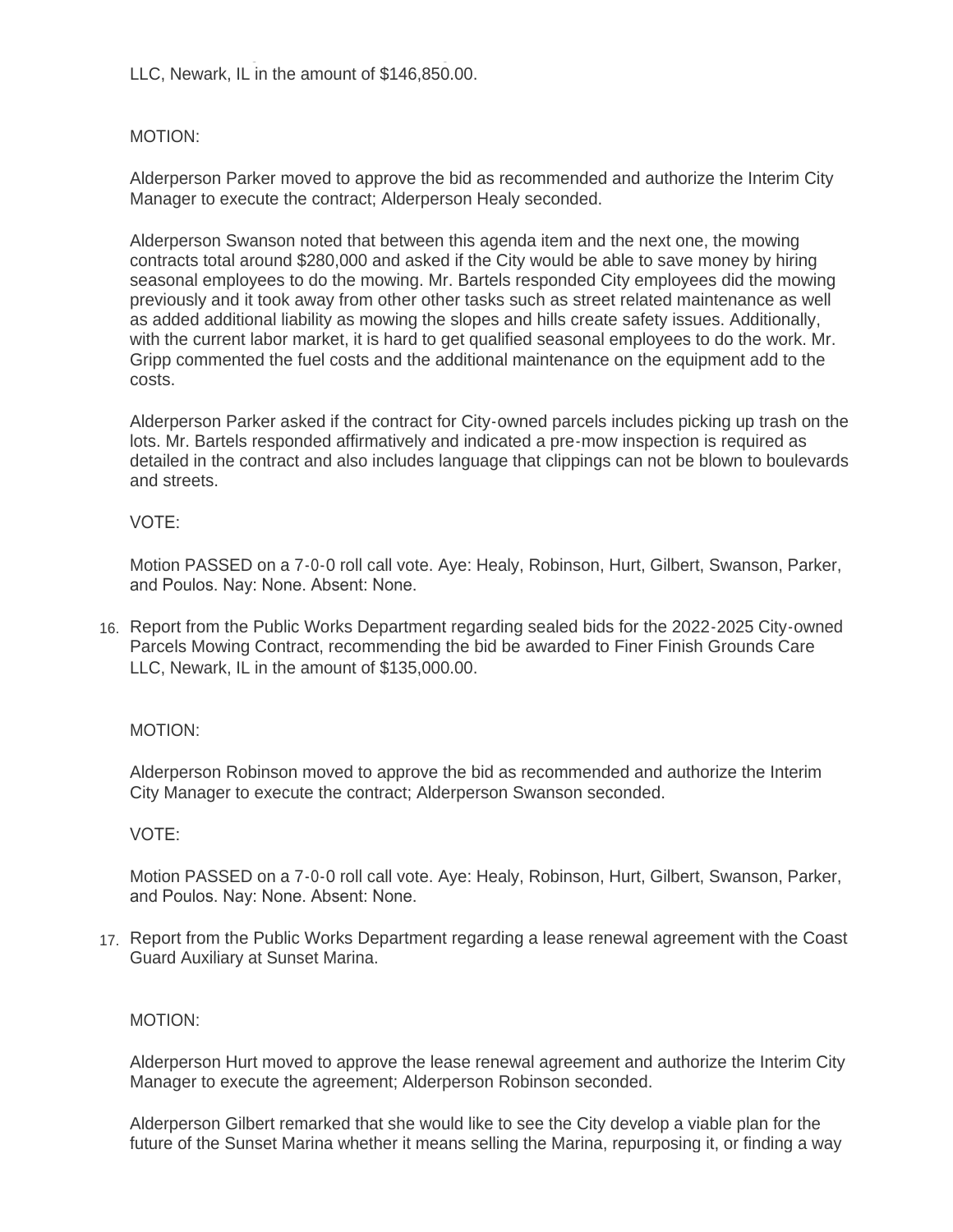future of the Sunset Marina whether it means selling the Marina, repurposing it, or finding a way for it to make money without the City having to put millions of dollars into it.

VOTE:

Motion PASSED on a 7-0-0 roll call vote. Aye: Healy, Robinson, Hurt, Gilbert, Swanson, Parker, and Poulos. Nay: None. Absent: None.

18. Report from the Public Works Department recommending a contract be awarded to IMEG Corporation of Rock Island, IL in the amount of \$287,400.00 for Phase I and II design services for the 31st Avenue resurfacing project located between Illinois Route 92 and 11th Street.

# MOTION:

Alderperson Hurt moved to approve the contract as recommended and authorize the Interim City Manager to execute the contract documents; Alderperson Parker seconded.

# VOTE:

Motion PASSED on a 7-0-0 roll call vote. Aye: Healy, Robinson, Hurt, Gilbert, Swanson, Parker, and Poulos. Nay: None. Absent: None.

19. Report from the Community & Economic Development Department regarding the renewal of annual non-irrigated farm land lease agreements with Mr. Andrew Kordik, Mr. Scot Doxstader, and Mr. Kenneth Flack for 2022; and a recommendation to increase the price of annual leases by \$20 per tillable acre each year until the average price per acre has been reached.

# MOTION:

Alderperson Hurt made a motion to approve the contract as recommended and authorize the Interim City Manager to execute the contract documents; Alderperson Parker seconded.

# VOTE:

Motion PASSED on a 7-0-0 roll call vote. Aye: Healy, Robinson, Hurt, Gilbert, Swanson, Parker, and Poulos. Nay: None. Absent: None.

20. Report from the Community & Economic Development Department regarding a request from Good Shepherd Presbyterian at 1822 24th Street to vacate a section of an alleyway located between two properties they own to locate two ground mounted solar arrays. (First Reading)

# MOTION:

Alderperson Gilbert moved to approve the vacation request as recommended; that the approval be contingent upon the Church applying for and obtaining the required electrical permits, meeting all Zoning Ordinance requirements within one year; that a utility easement be put in place for the same; and consider the ordinance; Alderperson Parker seconded.

# VOTE:

Motion PASSED on a 7-0-0 roll call vote. Aye: Healy, Robinson, Hurt, Gilbert, Swanson, Parker,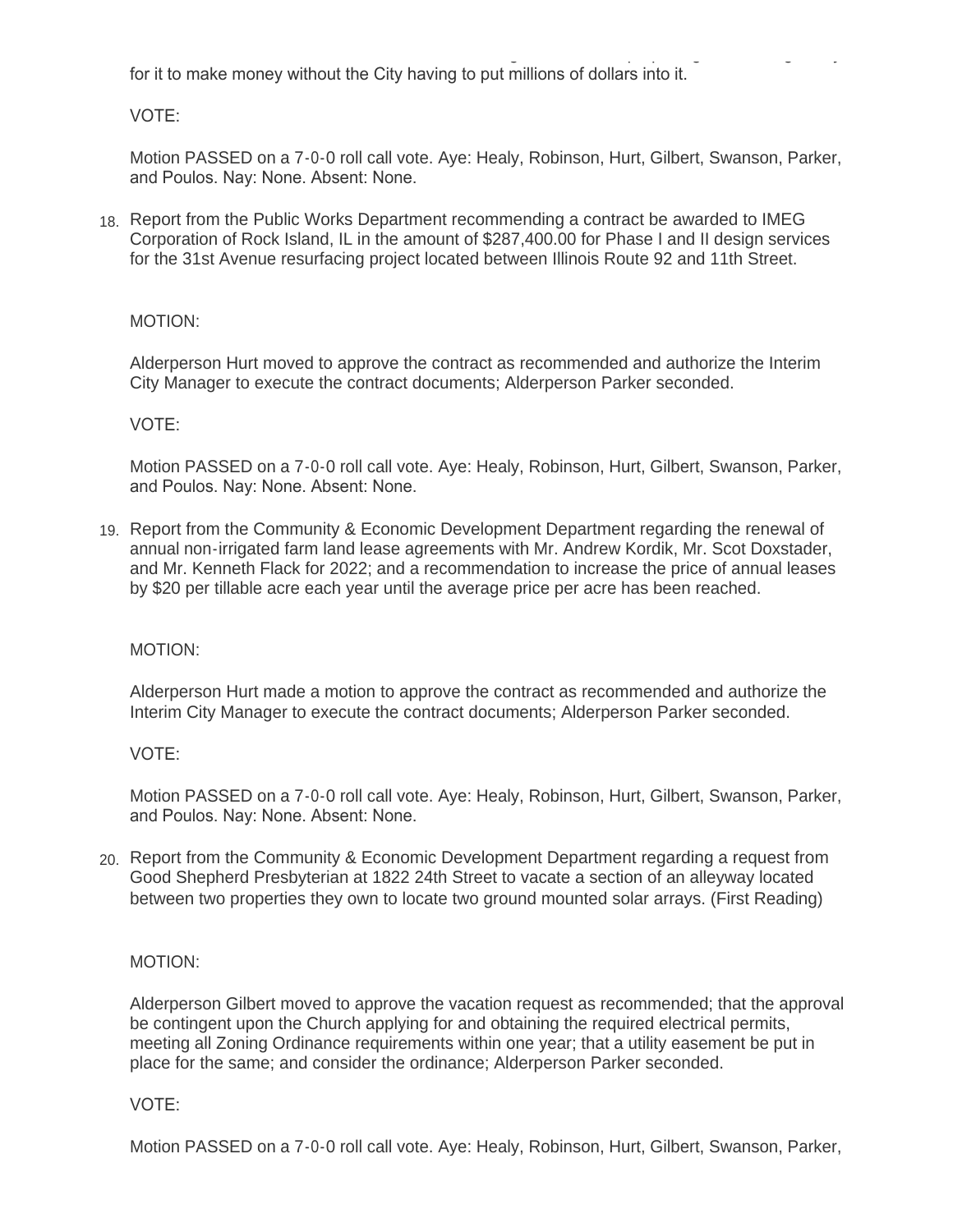and Poulos. Nay: None. Absent: None.

21. Report from the Community & Economic Development Department regarding the sale of Cityowned property located at 1435 15th Avenue to Johana Perez for \$92,000 plus closing costs. (First Reading)

Motion PASSED on a 7-0-0 roll call vote. Aye: Healy, Robinson, Hurt, Gilbert, Swanson, Parker,

### MOTION:

Alderperson Robinson made a motion to approve the sale as recommended; authorize the Interim City Manager to execute the sale agreement; and consider, suspend the rules, and pass the ordinance; Alderperson Swanson seconded.

Alderperson Gilbert thanked staff for providing the requested information regarding the grants and costs of this project. She asked who accepted the purchase offer on behalf of the City as mentioned in the monthly director's report and does that person have the authority to do so. Mr. Brainard responded he executed the documents accepting the offer, however the sale is not approved until City Council approves it. He noted that although he executed the documents for the offer, they would not proceed if Council did not approve the sale.

Alderperson Healy remarked on the breakdown of costs and noted the City spend almost \$234,000 on this house but is only selling it for \$92,000. Mr. Brainard noted the objectives that they are trying to achieve include funds specifically for affordable housing projects such as this one. It is very different than a normal house flip that a private citizen would do to make money. He indicated HUD has consistently "dinged" the City for not creating affordable housing and this project meets that requirement. He noted the grant from the Illinois Housing Development Authority (IDHA) is specifically for whole housing projects. The department is spending these funds exactly how they have been told to spend them from the granting agencies such as HUD and IDHA. He indicated no General Fund dollars have been spent other than money used to purchase the property at tax auction. HUD wants to see community development revitalization of neighborhoods and that the City is providing safe and affordable housing to someone who might not otherwise be afforded one. Profit and loss are not applicable to this type of program.

Alderperson Swanson commented this is a pilot program and with any pilot program first year costs tend to be higher. She noted this project could open up opportunities for additional funding for these projects.

Ms. Small-Vollman remarked because the City is using HUD funds, there are additional rules and regulations that must be adhered to such as the removal of lead and asbestos, which adds additional costs to the project.

#### MOTION:

Motion PASSED on a 7-0-0 roll call vote. Aye: Healy, Robinson, Hurt, Gilbert, Swanson, Parker, and Poulos. Nay: None. Absent: None.

22. Report from the Community & Economic Development Department regarding the sale of Cityowned property located at 806 7th Avenue (PIN 0913702350) to Rhonda Hart for \$1,002.50 plus closing costs. (First Reading)

#### MOTION:

Alderperson Robinson made a motion to approve the sale as recommended; authorize the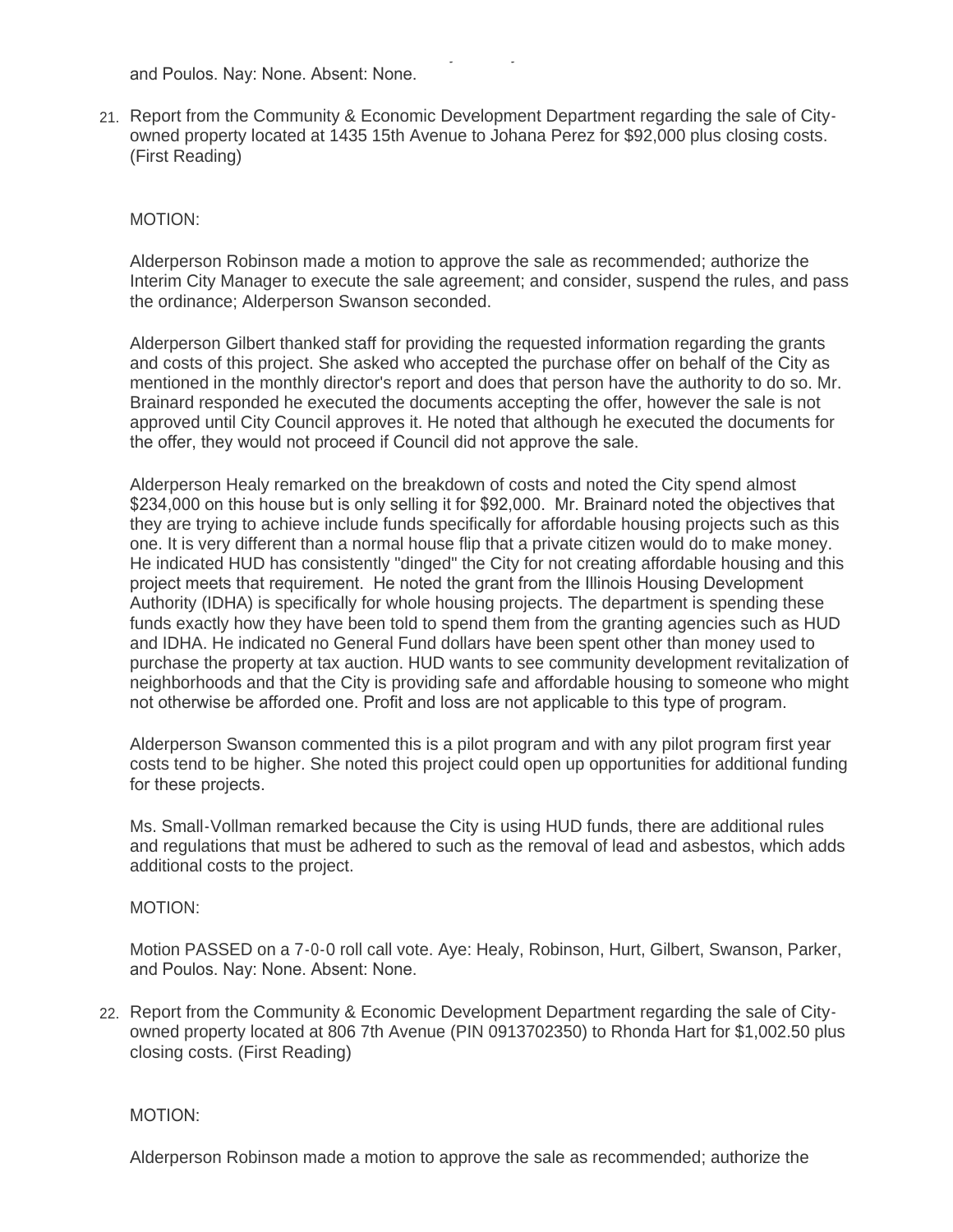Alderperson Robinson made a motion to approve the sale as recommended; authorize the Interim City Manager to execute the sales agreement; and consider, suspend the rules, and pass the ordinance; Alderperson Poulos seconded.

Alderperson Gilbert remarked in the past when the City has sold property, the sales agreements were included in the documents provided to Council and asked why they weren't included this time. Mr. Brainard apologized that these documents were missing and indicated he would be sure to include these documents in the future.

# VOTE:

Motion PASSED on a 7-0-0 roll call vote. Aye: Healy, Robinson, Hurt, Gilbert, Swanson, Parker, and Poulos. Nay: None. Absent: None

23. Report from the Community & Economic Development Department regarding the sale of Cityowned property located at 3314 11th Street (PIN1611305032) to Olser Houston for \$1.00 plus closing costs. (First Reading)

### MOTION:

Alderperson Parker made a motion to approve the sale as recommended; authorize the Interim City Manager to execute the sales agreement; and consider, suspend the rules, and pass the ordinance; Alderperson Swanson seconded.

### VOTE:

Motion PASSED on a 7-0-0 roll call vote. Aye: Healy, Robinson, Hurt, Gilbert, Swanson, Parker, and Poulos. Nay: None. Absent: None

Report from the Public Works Department regarding a resolution to approve the utilization of 24. Motor Fuel Tax (MFT) funds in the amount of \$550,000.00 for reconstruction of 46th Street between 37th and 39th Avenues.

### MOTION:

Alderperson Swanson made a motion to adopt the resolution; and authorize the Mayor and City Clerk to execute the documents; Alderperson Robinson seconded.

### VOTE:

Motion PASSED on a 7-0-0 roll call vote. Aye: Healy, Robinson, Hurt, Gilbert, Swanson, Parker, and Poulos. Nay: None. Absent: None

25. Report from the Public Works Department regarding a Local Public Agency Agreement for Federal Participation and a resolution to approve the utilization of Motor Fuel Tax (MFT) funds in the amount of \$1,600.000.00 for reconstruction of the intersection located at the Rock Island Parkway and 85th Avenue West.

### MOTION:

Alderperson Healy made a motion to approve the agreement; adopt the resolution; and authorize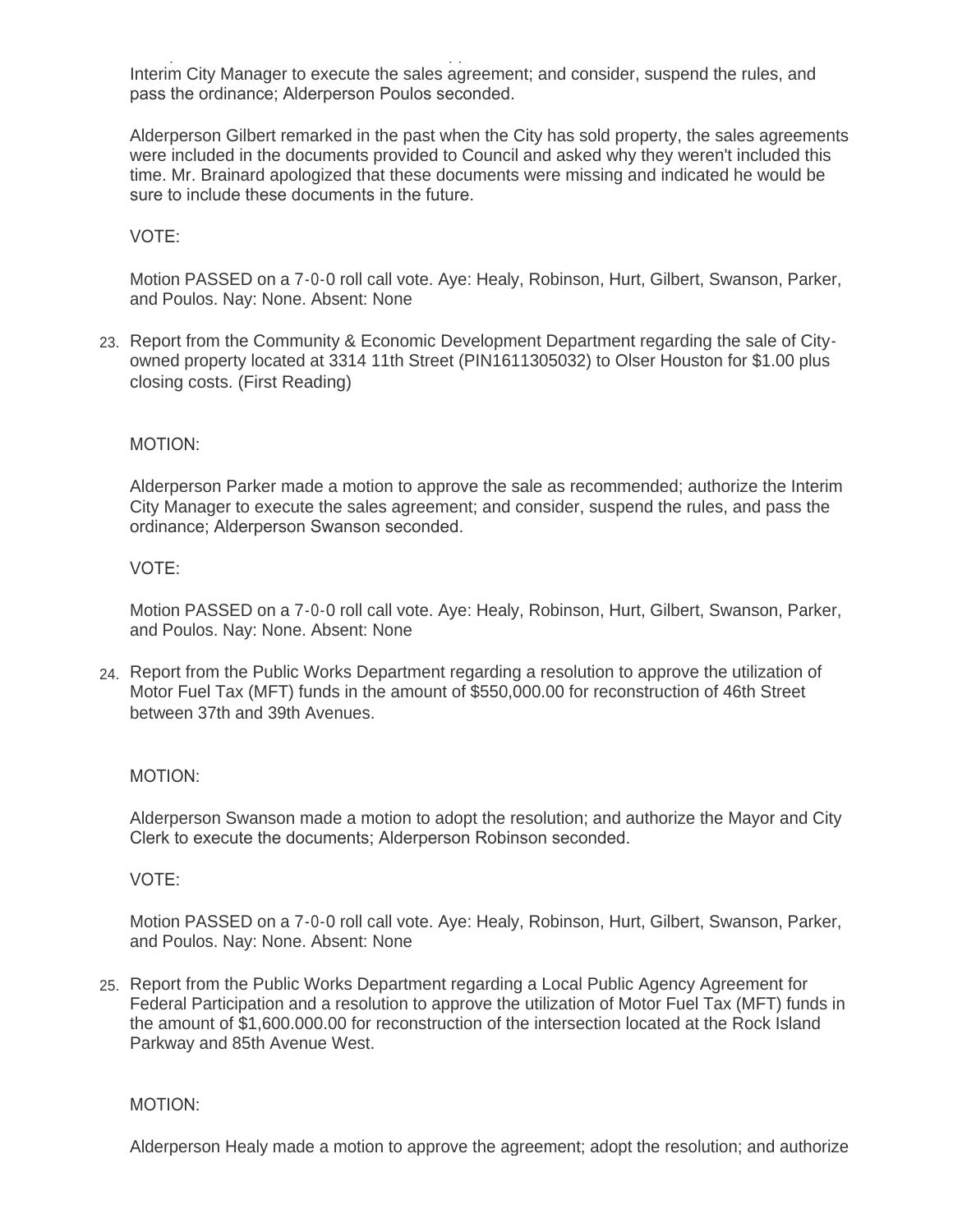$A$ lderperson Healy made a motion to approve the agreement; adopt the agreement; adopt the resolution; and authorize the Mayor and City Clerk to execute the documents; Alderperson Poulos seconded.

VOTE:

Motion PASSED on a 7-0-0 roll call vote. Aye: Healy, Robinson, Hurt, Gilbert, Swanson, Parker, and Poulos. Nay: None. Absent: None

Report from the City Clerk regarding a resolution approving the partial release of Closed 26. Session minutes and the destruction of audio recordings for the same Closed Session meetings.

# MOTION:

Alderperson Gilbert made a motion to approve the partial release of the Closed Session minutes as recommended and adopt the resolution; Alderperson Parker seconded.

# VOTE:

Motion PASSED on a 7-0-0 roll call vote. Aye: Healy, Robinson, Hurt, Gilbert, Swanson, Parker, and Poulos. Nay: None. Absent: None

27. Report from the Mayor's Office regarding amendments to Chapter 3 of the Code of Ordinances regarding alcoholic liquor. (First Reading)

# MOTION:

Alderperson Parker made a motion to consider, suspend the rules, and pass the ordinance; Alderperson Poulos seconded.

Alderperson Gilbert asked Mayor Thoms how he arrived at the requirement of a manager residing within 25 miles. Mayor Thoms responded he did a Google map search of various surrounding cities such as Cordova and wanted to keep the requirement within a 30 minute drive from the City.

# VOTE:

Motion PASSED on a 7-0-0 roll call vote. Aye: Healy, Robinson, Hurt, Gilbert, Swanson, Parker, and Poulos. Nay: None. Absent: None

Report from the Community & Economic Development Department regarding variance requests 28. for the new Federal Office Building located at 1701 4th Avenue.

# MOTION:

Alderperson Parker made a motion to approve the variance requests as recommended; Alderperson Healy seconded.

Mayor Thoms remarked that this a great project happening in the City of Rock Island.

VOTE: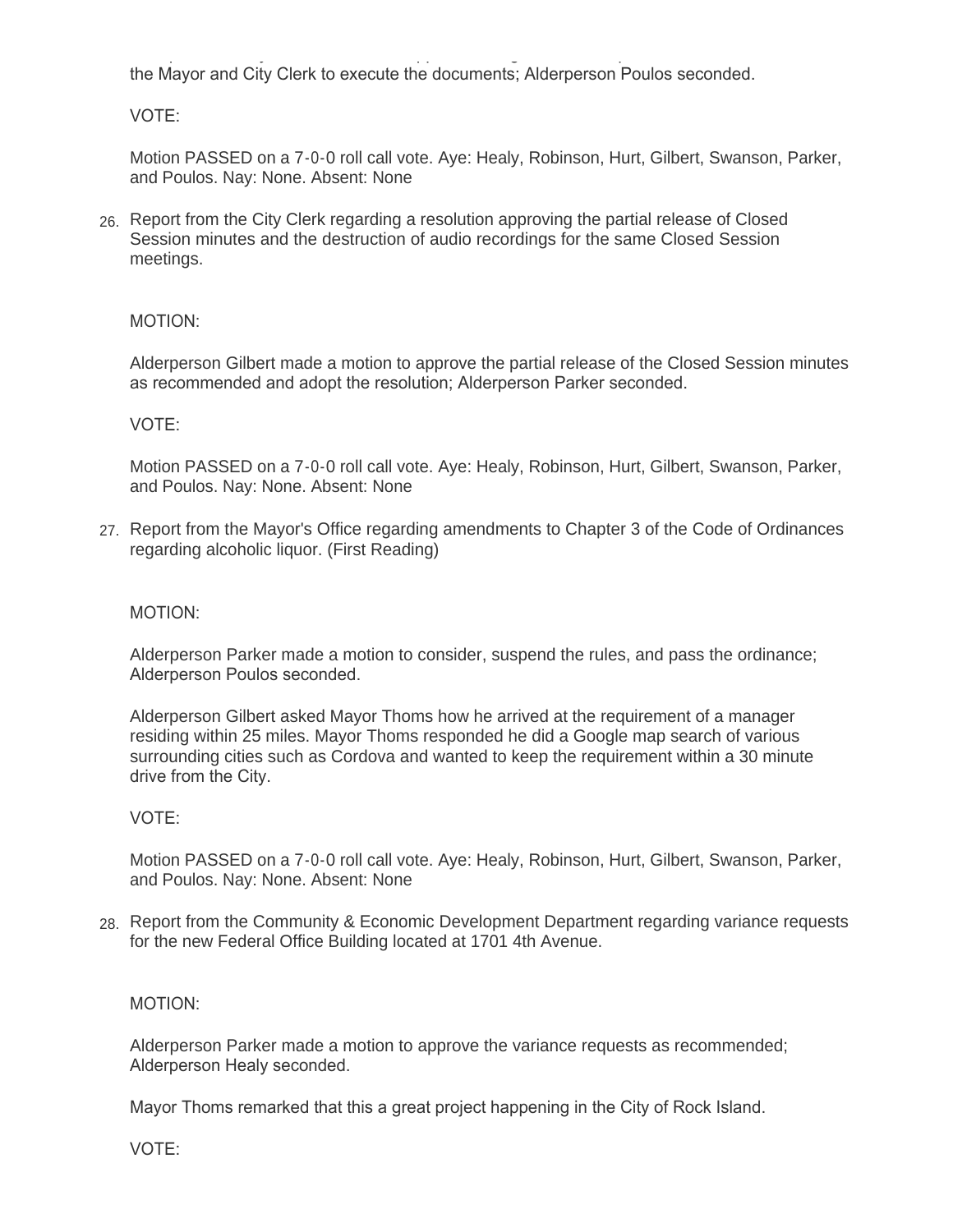Motion PASSED on a 7-0-0 roll call vote. Aye: Healy, Robinson, Hurt, Gilbert, Swanson, Parker, and Poulos. Nay: None. Absent: None

Report from the Community & Economic Development Department regarding a resolution 29. recommending the Community & Economic Development Director serve as the City's representative on the Land Bank Board.

### MOTION:

Alderperson Swanson made a motion to adopt the resolution as recommended; Alderperson Robinson seconded.

### VOTE:

Motion PASSED on a 7-0-0 roll call vote. Aye: Healy, Robinson, Hurt, Gilbert, Swanson, Parker, and Poulos. Nay: None. Absent: None

Report from the Mayor's Office regarding reappointments to the Library Board. 30.

### MOTION:

Alderperson Healy made a motion to approve the reappointments as recommended; Alderperson Robinson seconded.

Alderperson Swanson recused herself from the vote.

VOTE:

Motion PASSED on a 6-0-0 roll call vote. Aye: Healy, Robinson, Hurt, Gilbert, Parker, and Poulos. Nay: None. Absent: None

### Other Business 31.

Alderperson Robinson offered congratulations to Ramsey Vesey, Jr. of the Rock Island Boxing Club for becoming the 2022 Chicago Golden Gloves champion.

Alderperson Swanson thanked the City's department heads for responding quickly to her questions regarding resident concerns. Alderperson Poulos echoed that sentiment, as there have been some complaints in his Ward. He added that Mr. Brainard and Mr. Gripp had worked with him to resolve those matters.

Mayor Thoms responded to public conversation regarding a safety task force for the downtown area. He said there are eight people involved. They will discuss potential measures to increase safety in the area, roughly from 1<sup>st</sup> to 7<sup>th</sup> Avenues, as well as 15<sup>th</sup> Street near Centennial Bridge to the Government Bridge. He noted there had been some urgency based on events in the country in recent times. He said Alderperson Parker and Alderperson Robinson were involved, Interim City Manager Gripp followed by incoming City Manager Todd Thompson, Mr. Brainard, Mr. Bain, Liz Tallman of the Development Association of Rock Island (DARI), Jack Cullen of the Quad Cities Chamber of Commerce, downtown business owner and City resident John Keim, and Interim Police Chief Rich Landi. He said he has called on the task force to consider short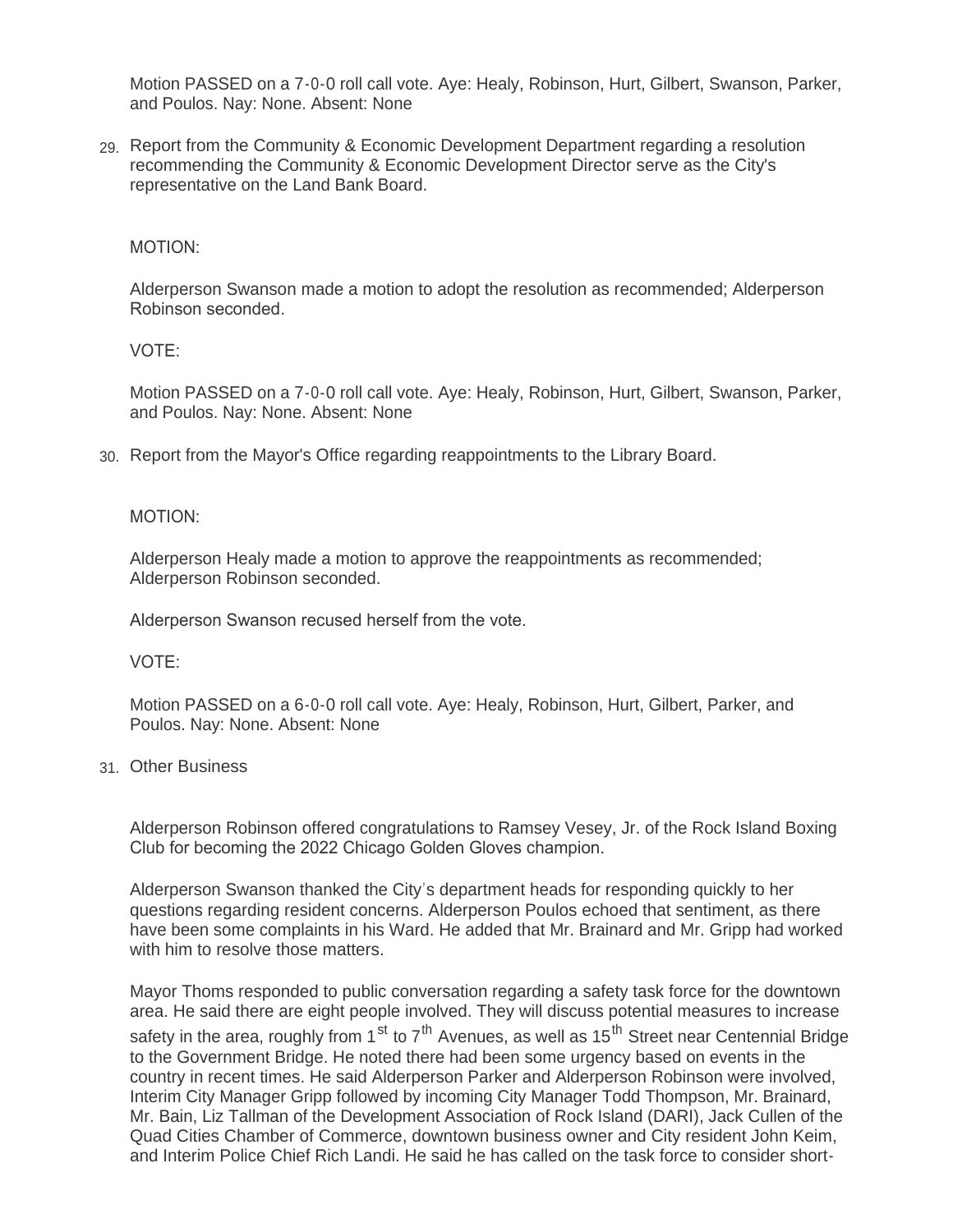and long-term plans that can be feasibly implemented. He said he hoped to have a plan developed within 60 days, and any City expenditure would need Council approval.

Alderperson Parker said it was his understanding that the City had previously limited business hours until 2:00 a.m. to address crime, and many of his constituents had closed their businesses as a result. Over a year later, we are facing the same issues with crime and it appears that making businesses close an hour early didn't address crime. He opined it was unfair to those business owners. Mayor Thoms noted that later closing times were not seen as the cause, but earlier closings were one measure to combat the issues. He felt the environment surrounding those issues had not yet changed in order to revisit the measures as had previously been discussed. He added that if the SSA can be established and major changes to the downtown can be implemented, that would be a good time to reevaluate. Alderperson Parker said it seemed short-term decisions were being made to address the perception that the area is dangerous.

Alderperson Gilbert said the Downtown Steering Committee and the proposed task force meet the definitions of a committee subject to the Open Meetings Act (OMA). She opined there should be full transparency on what the City is doing with regard to the downtown, as taxpayer monies will be spent. She requested that these groups come under OMA. Mayor Thoms said Council members can reach out to any member of those groups. Alderperson Gilbert requested the City Attorney address the issue. Mr. Morrison said she had stated the law correctly as he understood it pertaining the definition of a meeting. Alderperson Gilbert said ultimately these groups will request taxpayer funds to complete projects. Mr. Morrison said there are many groups not set up by the City that request funds on a regular basis, but are not subject to OMA. Alderperson Gilbert said she specifically requested that Alderpersons receive notifications about group meetings.

Mayor Thoms said none of these groups are obligating the City and are only discussing possible expenditures and offering recommendations. Alderperson Swanson said she agreed in part with Alderperson Gilbert and Council should be notified of the meetings, and should be permitted to attend. Alderperson Robinson said the safety task force has not been able to meet due to schedule conflicts, and he assumed there would be a regular schedule that is shared with everyone. He added that just being on the task force did not preclude other Council members from having a voice in the matter. Mayor Thoms noted that hopefully the group can act swiftly, as summer is approaching. Alderperson Hurt expressed concern and frustration that a meeting of the task force was to occur and he was not aware. He said all Council should have input, as they have good ideas. Mayor Thoms said he understood, and would inform Council going forward.

Alderperson Gilbert asked when and where the Wednesday meeting would occur. Alderperson Robinson said it was 2:30 p.m. in the Police Department Community Room, and Interim Chief Landi confirmed at the podium. Alderperson Gilbert remarked that before Council was informed of the existence of the task force, meetings were already arranged. Mr. Gripp said there needed to be organization completed prior to having meetings, including identifying stakeholders and arranging schedules. Alderperson Gilbert said Council was not brought into discussion prior to the scheduling of any meetings, and would have preferred notification.

Mr. Morrison said if there is a meeting, and enough members of Council are present, OMA rules would apply. He added that if it was the intent to follow OMA, a schedule would need to be posted 48 hours prior. He said there would be nothing wrong with the meeting if Council members are not participating and complying with OMA rules. Alderperson Gilbert said [IML Executive Director] Brad Cole told the City that if not posted as OMA, alderpersons could attend a meeting but could not speak. Mr. Morrison replied that was correct.

Alderperson Hurt asked Interim Chief Landi if someone would be in charge of taking minutes and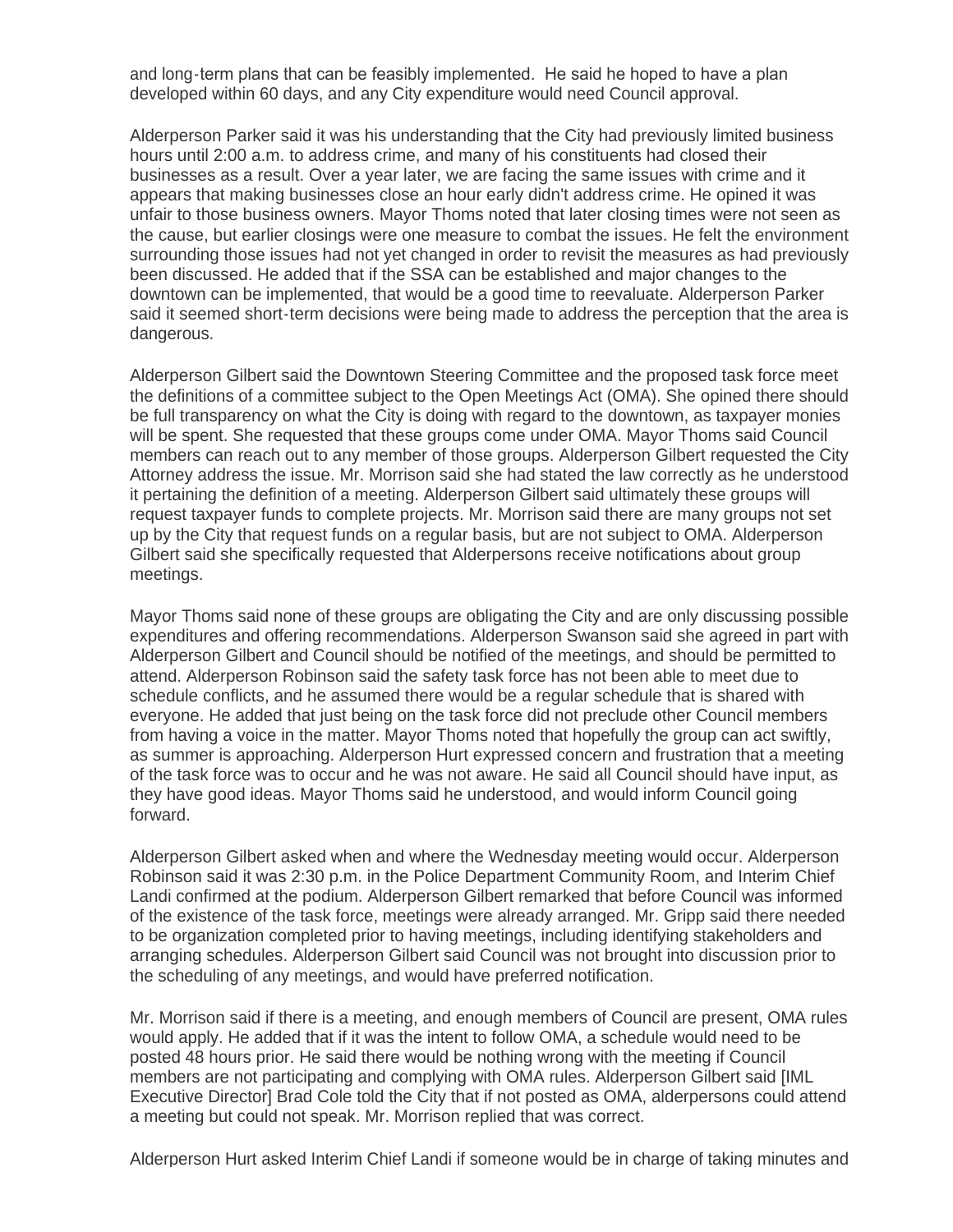Alderperson Hurt asked Interim Chief Landi if someone would be in charge of taking minutes and getting information from the meetings to Council. Interim Chief Landi said he anticipated initial meetings to be about immediate Police Department intervention possibilities and ideas. He added that the intention was to look at what could be done with already available resources in the short-term before setting long-term plans to bring before Council. He said he would have a better idea of Police Department resources after his upcoming budget meeting reflecting upon the first quarter of 2022. He referenced long-term plans such as cameras by working with the City's Information Technology Department, and acknowledged such plans may take time.

Alderperson Hurt asked if the safety group would be working with the downtown revitalization group to create recommendations for Council. Interim Chief Landi confirmed that would be the case, and they may be a sounding board for ideas. He described the possibility of having 'substations' so officers may have a greater presence in the downtown area, similar to previous instances around the City. Alderperson Robinson said a better solution may be to have the proposed meetings similar to previous Unplugged events, with the purpose of hearing from individuals experiencing the crime.

Alderperson Poulos said the Police Department has the capability of drawing up specific data about incidents by using their report writing system. Interim Chief Landi said the Records Management System (RMS) is currently on the way out, as it is no longer going to be supported, and sometimes it does not paint the complete picture. Alderperson Poulos asked when their new system would be implemented. Interim Chief Landi said it is currently delayed due to migrating one system to another, but that is would supposedly be more accurate. Alderperson Swanson said information in the newspaper can be skewed, as shots fired incidents are fewer than other cities. Alderperson Gilbert asked for clarification that they are migrating data from one system to another in March. Interim Chief Landi corrected his previous statement by saying they intended to start it in late May.

Alderperson Poulos said the Rock Island Police Benevolent Association will hold a taco dinner and dance on April 23, 2022 at Sacred Heart Catholic Church Culemans Memorial Hall located 1400 16th Avenue in Moline from 5:00 p.m. to 11:00 p.m.

### Closed Session. 32.

### MOTION:

Alderperson Poulos moved to enter into Closed Session for the exception cited; Alderperson Healy seconded.

### VOTE:

Motion PASSED on a 7-0-0 roll call vote. Aye: Healy, Robinson, Hurt, Gilbert, Swanson, Parker, and Poulos. Nay: None. Absent: None

33. Motion to Adjourn.

Upon re-entering the regular meeting, roll call was taken.

### MOTION:

Alderperson Poulos moved to adjourn; Alderperson Healy seconded.

VOTE: Motion PASSED on a 7-0-0 roll call vote. Aye: Healy, Robinson, Hurt, Gilbert, Swanson,